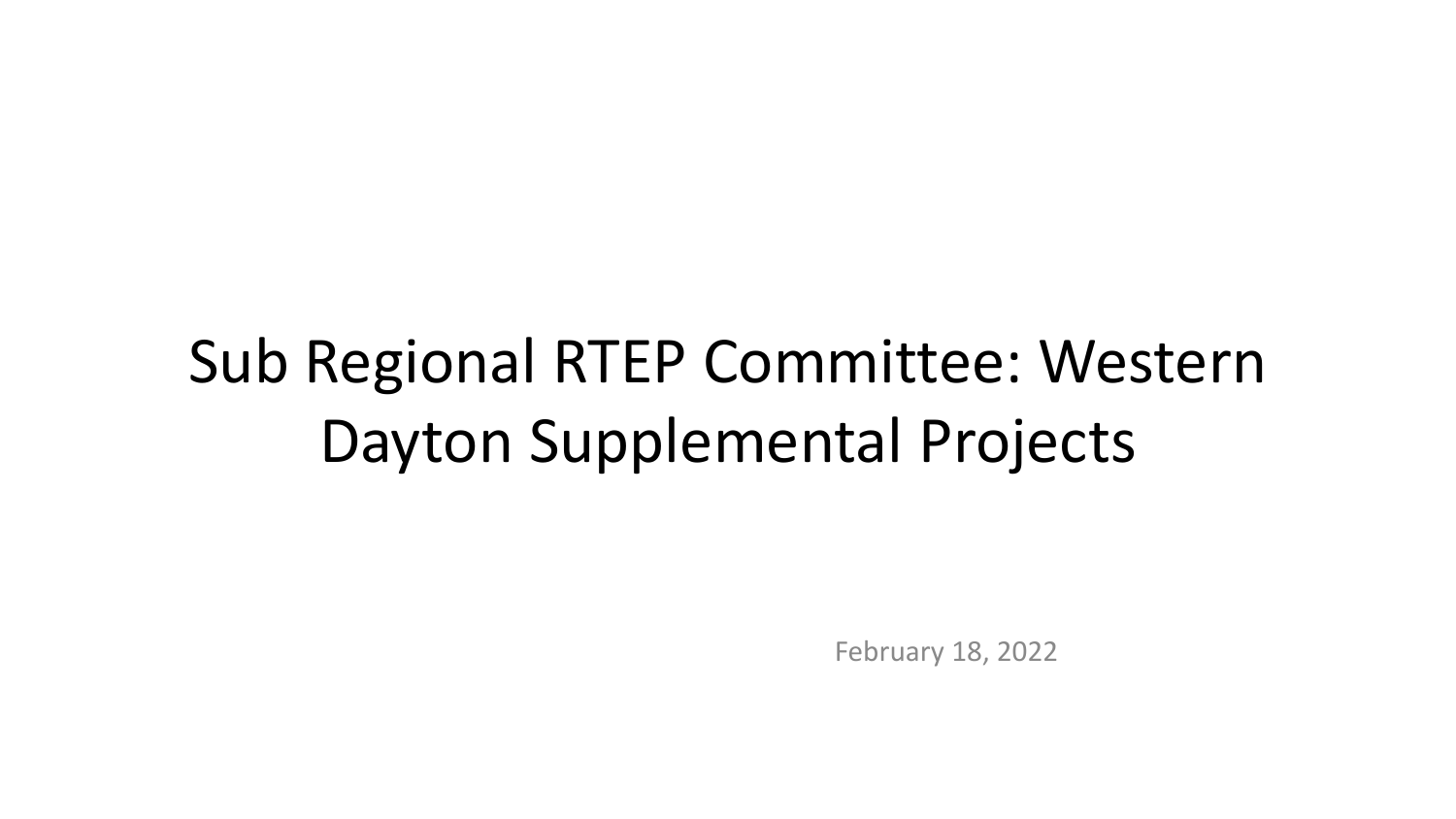## Solutions

Stakeholders must submit any comments within 10 days of this meeting in order to provide time necessary to consider these comments prior to the next phase of the M-3 process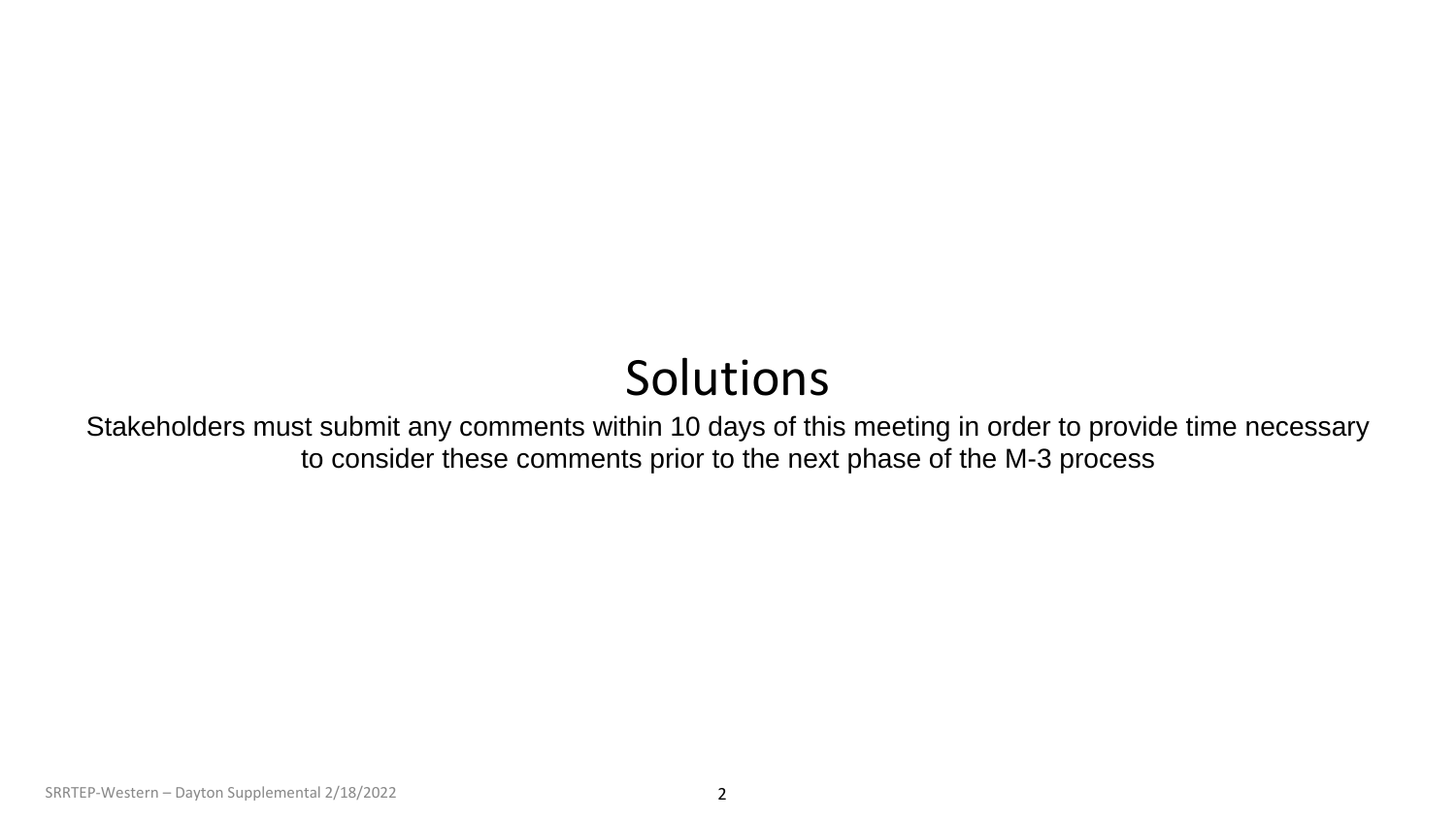



**Need Number:** Dayton-2019-005

**Process Stage:** Solution Meeting 2/18/2022

**Previously Presented:** Needs Meeting 2/20/2019, Solution Meeting 11/20/2020

**Project Driver:** Customer Service (Source for Underlying Distribution)

**Specific Assumption Reference:** Dayton Local Plan Assumptions (Slide 5)

**Problem Statement:**

- Existing distribution circuits AZ1210 and AZ1205 from Vandalia Substation exceeded their thermal rating this past summer. There continues to be strong load growth in this area with multiple transmission and distribution customer requests.
- Distribution circuits that supply the growing load center emanate from distant substations and enduse customers are beginning to see voltage issues. Specifically this has been an issue on distribution circuit OC1204 from West Milton.
- There are critical customers served in this area and there is a need to supply sufficient capacity and diversity to ensure continued reliable operations amid the rapid load growth.

Dayton d/b/a AES Ohio Transmission Zone M-3 Process Monroe Township, Ohio

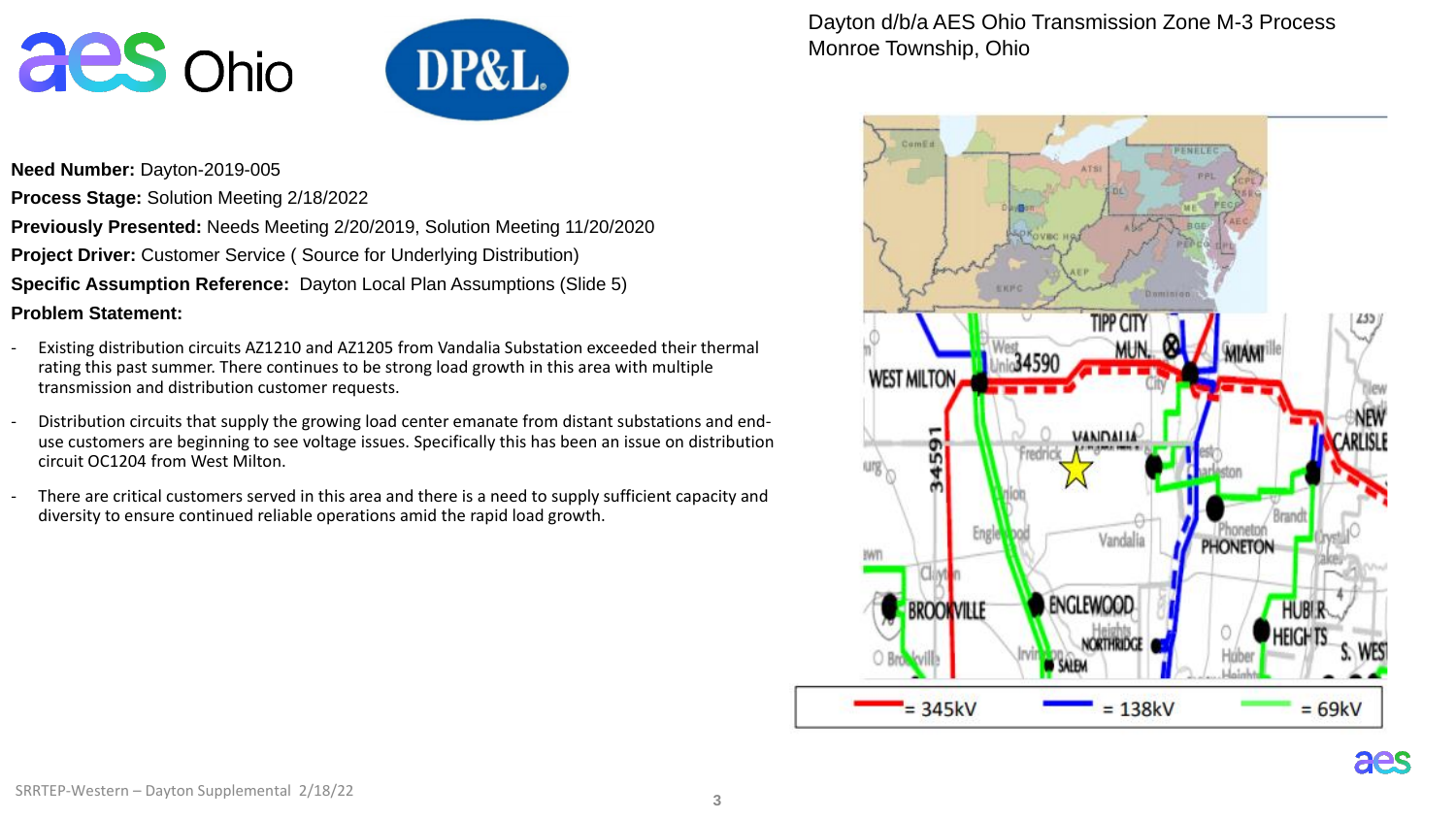



**Need Number:** Dayton-2019-005

**Process Stage:** Solution Meeting 2/18/2022

**Selected Solution:** (originally presented on 11/20/2020, changes are redlined below)

This project will tap the existing West Milton to Miami 138kV line and build a two new 1.9-mile 138kV circuits, each extending approximately ~1 mile from the tap point to the new substation. to double circuit loop in and out of a new distribution substation. There will be a single 138/12kV 30 MVA distribution transformer, a 138kV delivery to Pioneer REC, installed at the new substation and three four new 138kV breakers arranged in a ring bus configuration, expandable to four breakers. OPGW will be installed between West Milton, the new substation, and Miami substation as part of this project. The new substation will be in proximity to the growing load center near the Dayton airport and will provide critical distribution sources for **DP&L** AES Ohio's distribution load and Pioneer Electric distribution load in this area.

**Estimated cost**: \$8.7M \$12.9M

#### **Reason for Revision:**

• A fourth breaker and short line extension has been added to accommodate a new 138kV delivery to Pioneer who has recently finalized agreements to serve additional large new customer loads in the vicinity of the City of Union.

#### **Alternatives Considered:**

1. Route a ~4 mile double circuit 69kV line from the Salem-West Milton 69kV line to the new distribution substation. This solution would present significant routing issues including crossing a conservancy property, a flood plain, and heavy vegetation.

**Estimated cost**: \$9.8M \$11.1M

**Projected In-Service:** 12/31/2022

**Project Status:** Engineering

**Model:** 2020 RTEP – 2025 Summer Case

SRRTEP-Western – Dayton Supplemental 2/18/22

Dayton d/b/a AES Ohio Transmission Zone M-3 Process Monroe Township, Ohio





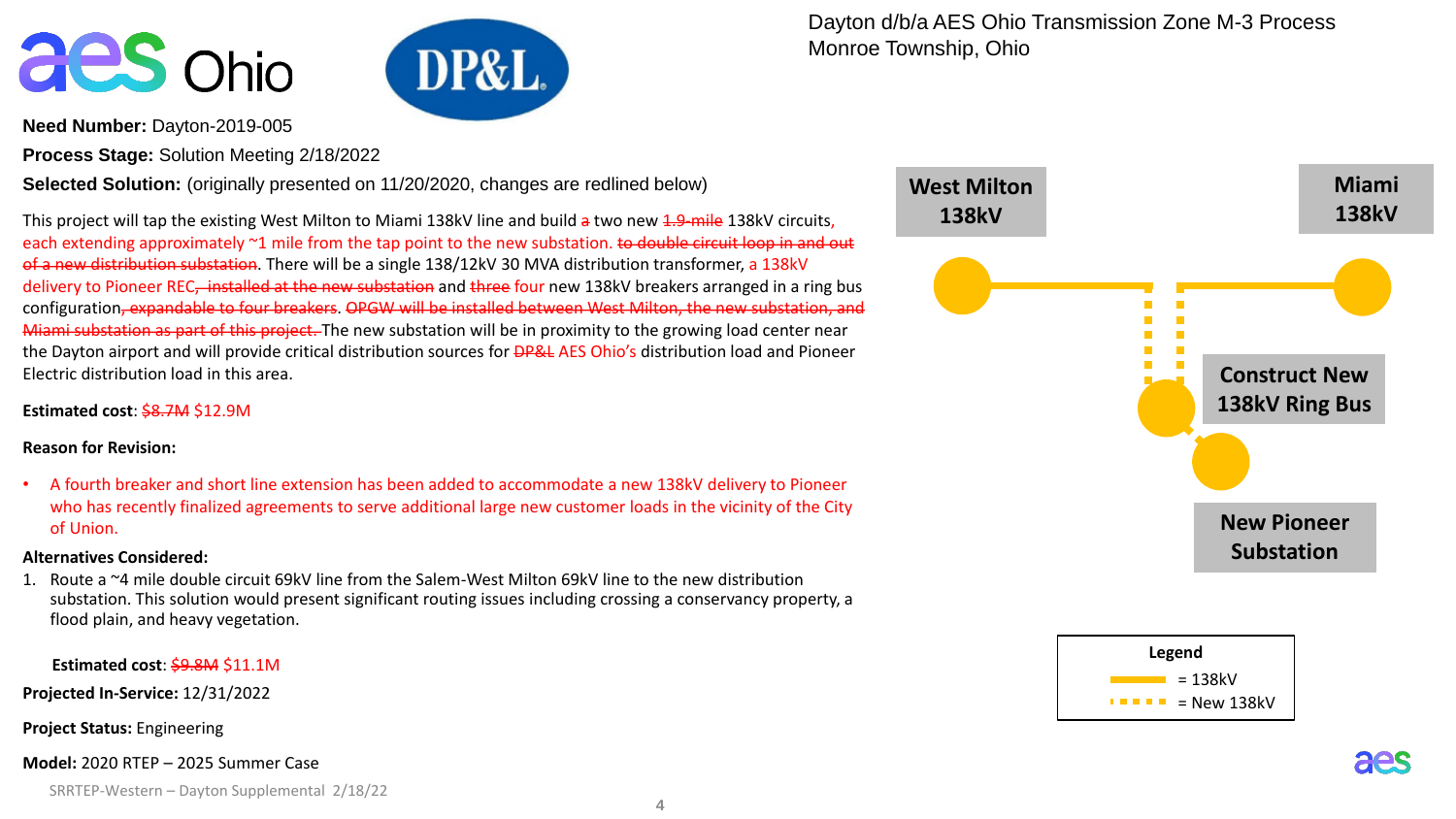

- **Need Number:** Dayton-2021-011
- **Process Stage:** Solutions Meeting 02/18/2022
- **Previous Presented:** Needs Meeting 12/17/2021
- **Project Driver:** Customer Service (Source for underlying distribution)
- **Specific Assumption Reference:** Dayton Local Plan Assumptions (Slide 5)
- **Problem Statement:**
- $\triangleright$  AES Ohio transmission has received a request for a new distribution delivery point out of its proposed Octa substation.
- $\triangleright$  AES Ohio's Jeffersonville substation provides service to the local area distribution system and to a large industrial customer. For the contingency loss of the 69/12kV transformer serving the industrial customer, the remaining distribution source is unable to adequately support the customer's load.
- There are two 69/12kV distribution delivery points served via the Washington Court House substation. For the contingency loss of bank 2, the remaining distribution sources are unable to restore service to all load served from the substation
- As part of previously presented supplemental project (S2256), AES Ohio plans to construction a new 69kV ring bus substation designated as Octa. The Octa substation allows for a second 69kV source to be established into the radially fed Jeffersonville substation while avoiding the creation of a new three terminal line configuration. This proposal seeks to address historical reliability concerns associated with the radial 6902 Jamestown-Jeffersonville-Washington Court House circuit.
- $\triangleright$  The 6902-transmission circuit is approximately 31.16 miles in length utilizing wood pole construction and has recorded a total of 24 outages total to 1,887 minutes over the last 5 years.



Figure 1 : Area Map

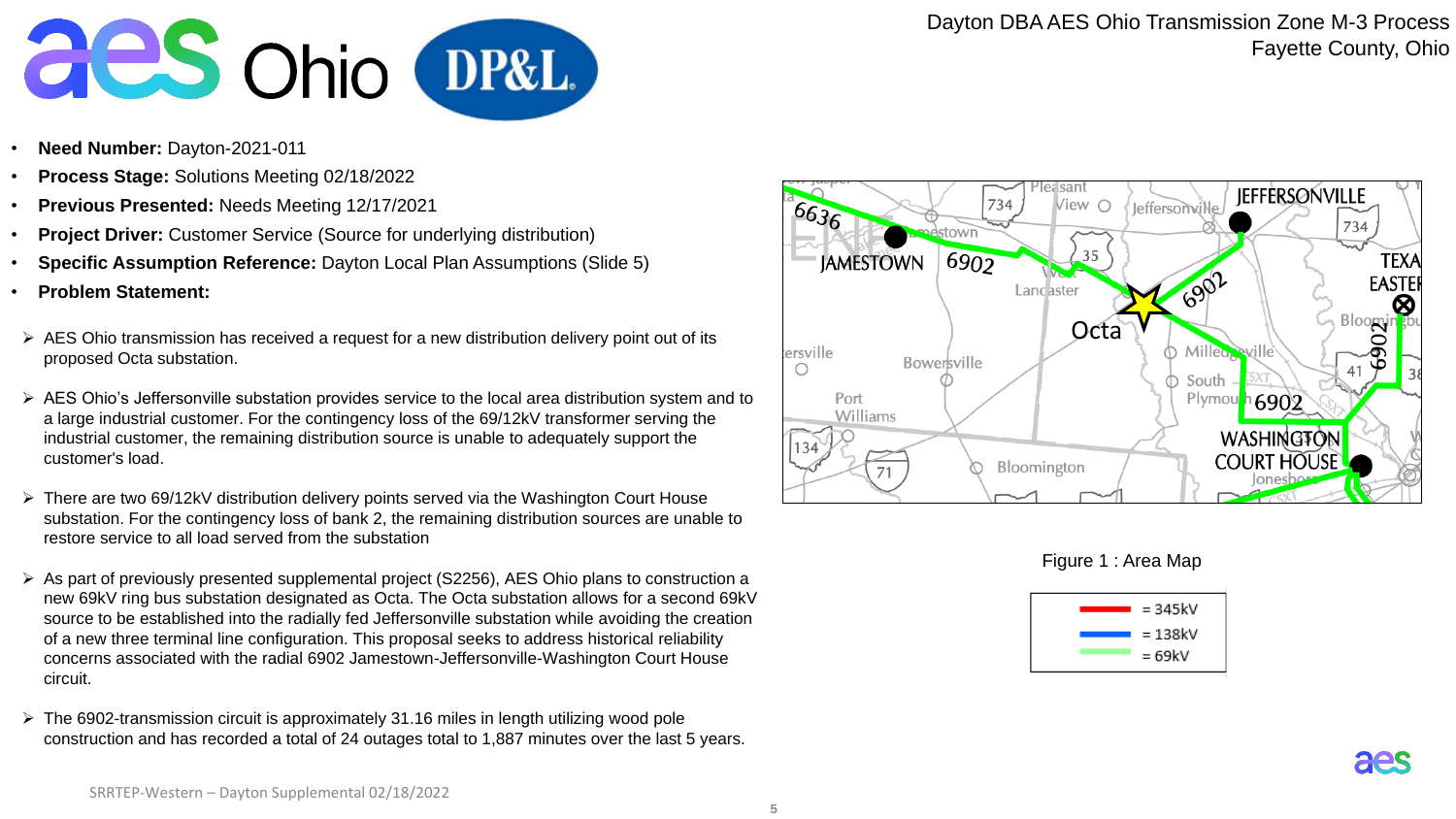



**Need Number:** Dayton-2021-011 **Process Stage:** Solutions Meeting 02/18/2022

### **Selected Solution:**

Octa Substation : A new 69/12kV transformer will be installed at Octa Substation and terminated into a new 69kV breaker position. This will expand Octa Substation from a three breaker 69kV ring bus to a four breaker 69kV ring bus. This transformer will create a new delivery point for AES Ohio distribution. This delivery point will provide capacity and switching flexibility, particularly at the Washington Courthouse and Jeffersonville substations, ensuring load can be restored under contingency conditions.

### **Estimated cost** : \$310K

**Projected In-Service:** 12/31/2023 **Project Status:** Conceptual **Model:** 2021 RTEP – 2026 Summer Case Dayton DBA AES Ohio Transmission Zone M-3 Process Fayette County, Ohio **Jamestown Octa**

= Existing 69kV T-line

**Washington C.H.**

= Upgraded Facility



**Jeffersonville**

Addition of a 69/12kV transformer and circuit breaker at Octa Substation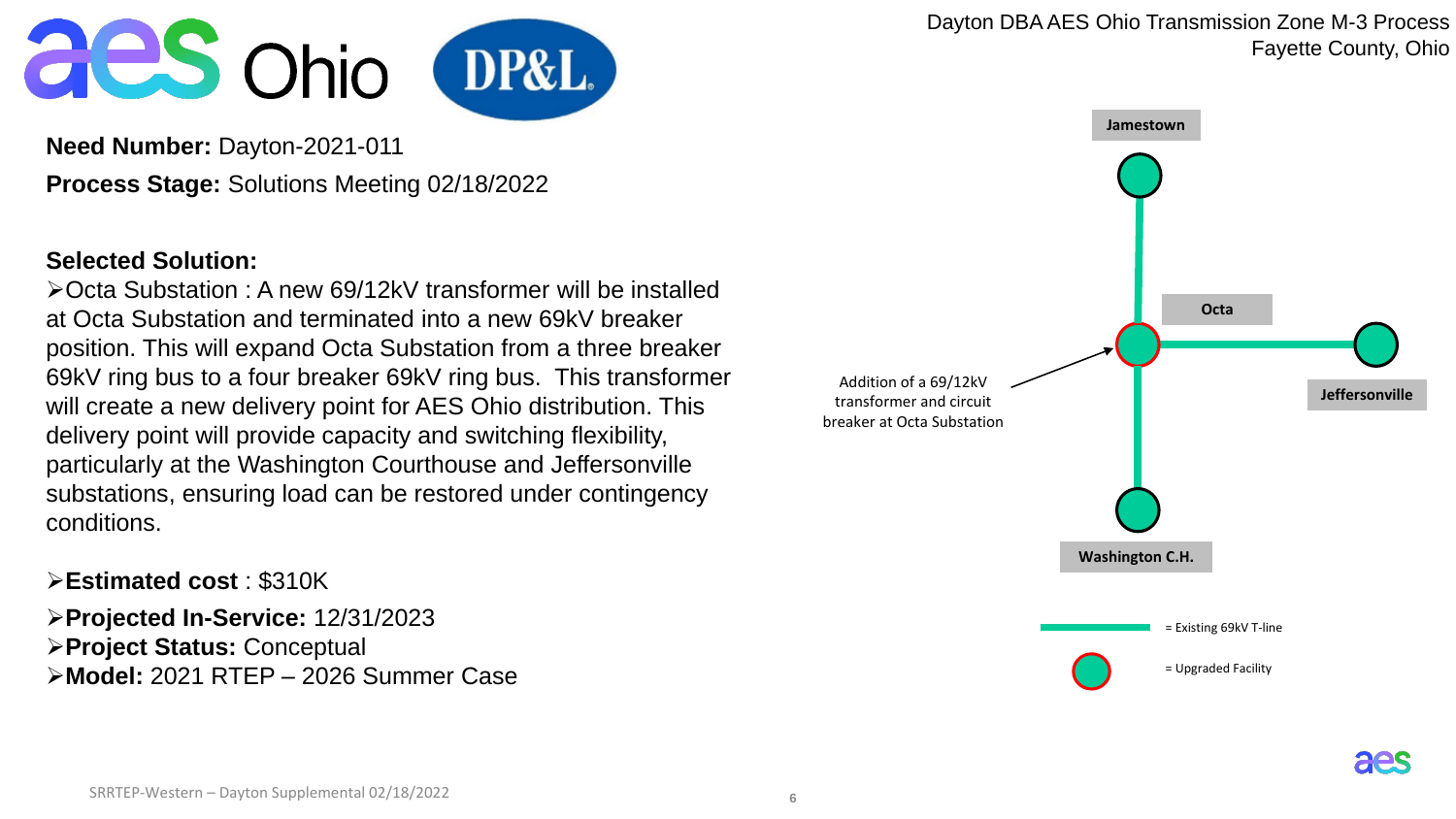## Appendix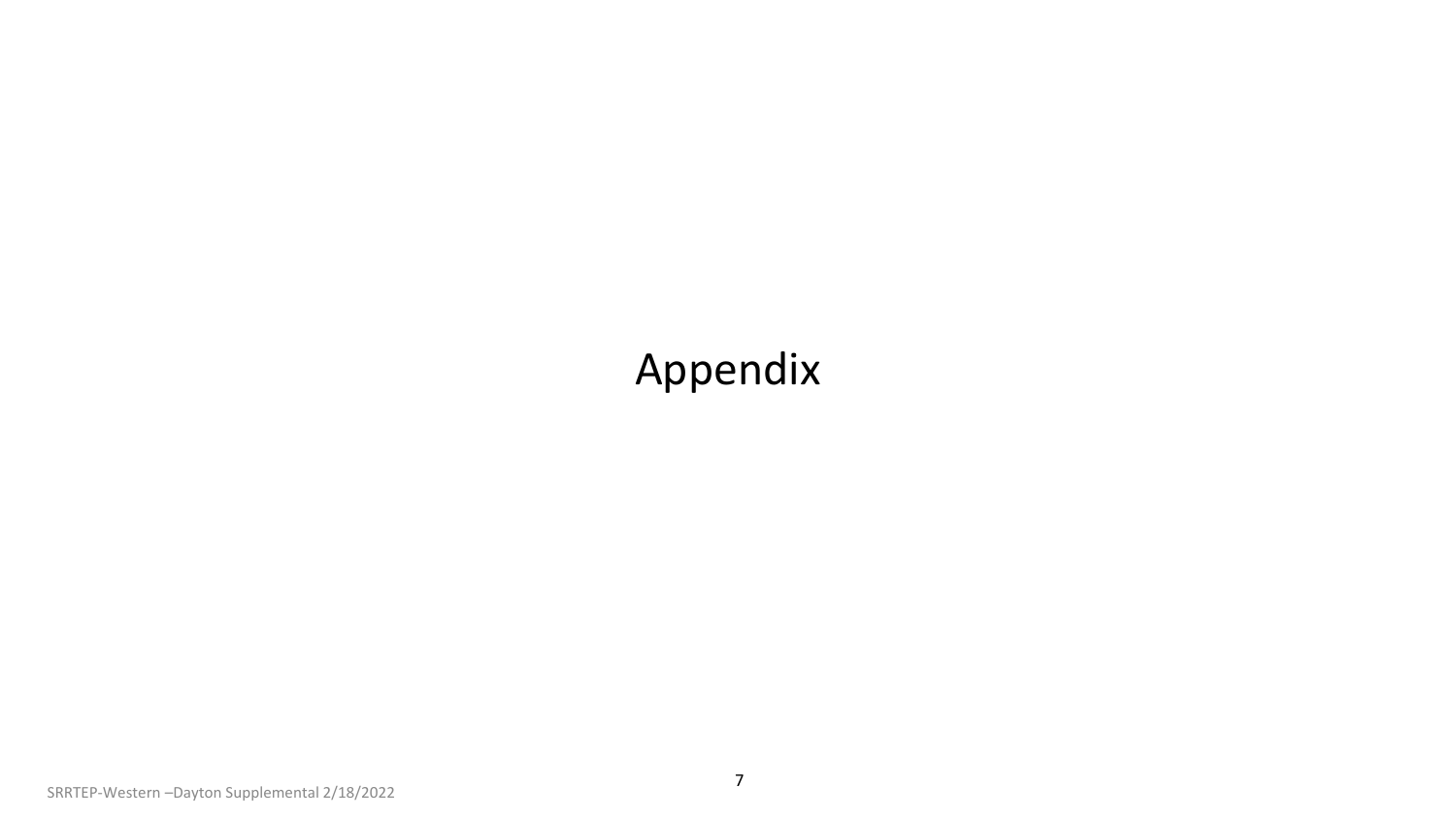# High Level M-3 Meeting Schedule

| Assumptions  | <b>Activity</b>                                | Timing                             |
|--------------|------------------------------------------------|------------------------------------|
|              | Posting of TO Assumptions Meeting information  | 20 days before Assumptions Meeting |
|              | Stakeholder comments                           | 10 days after Assumptions Meeting  |
|              |                                                |                                    |
| <b>Needs</b> | <b>Activity</b>                                | <b>Timing</b>                      |
|              | TOs and Stakeholders Post Needs Meeting slides | 10 days before Needs Meeting       |
|              | Stakeholder comments                           | 10 days after Needs Meeting        |

**Solutions** 

Submission of Supplemental Projects & Local Plan

| <b>Activity</b>                                    | Timing                           |
|----------------------------------------------------|----------------------------------|
| TOs and Stakeholders Post Solutions Meeting slides | 10 days before Solutions Meeting |
| Stakeholder comments                               | 10 days after Solutions Meeting  |

| <b>Activity</b>                                       | Timing                                                                                         |
|-------------------------------------------------------|------------------------------------------------------------------------------------------------|
| Do No Harm (DNH) analysis for selected solution       | Prior to posting selected solution                                                             |
| Post selected solution(s)                             | Following completion of DNH analysis                                                           |
| Stakeholder comments                                  | 10 days prior to Local Plan Submission for integration into RTEP                               |
| Local Plan submitted to PJM for integration into RTEP | Following review and consideration of comments received after<br>posting of selected solutions |